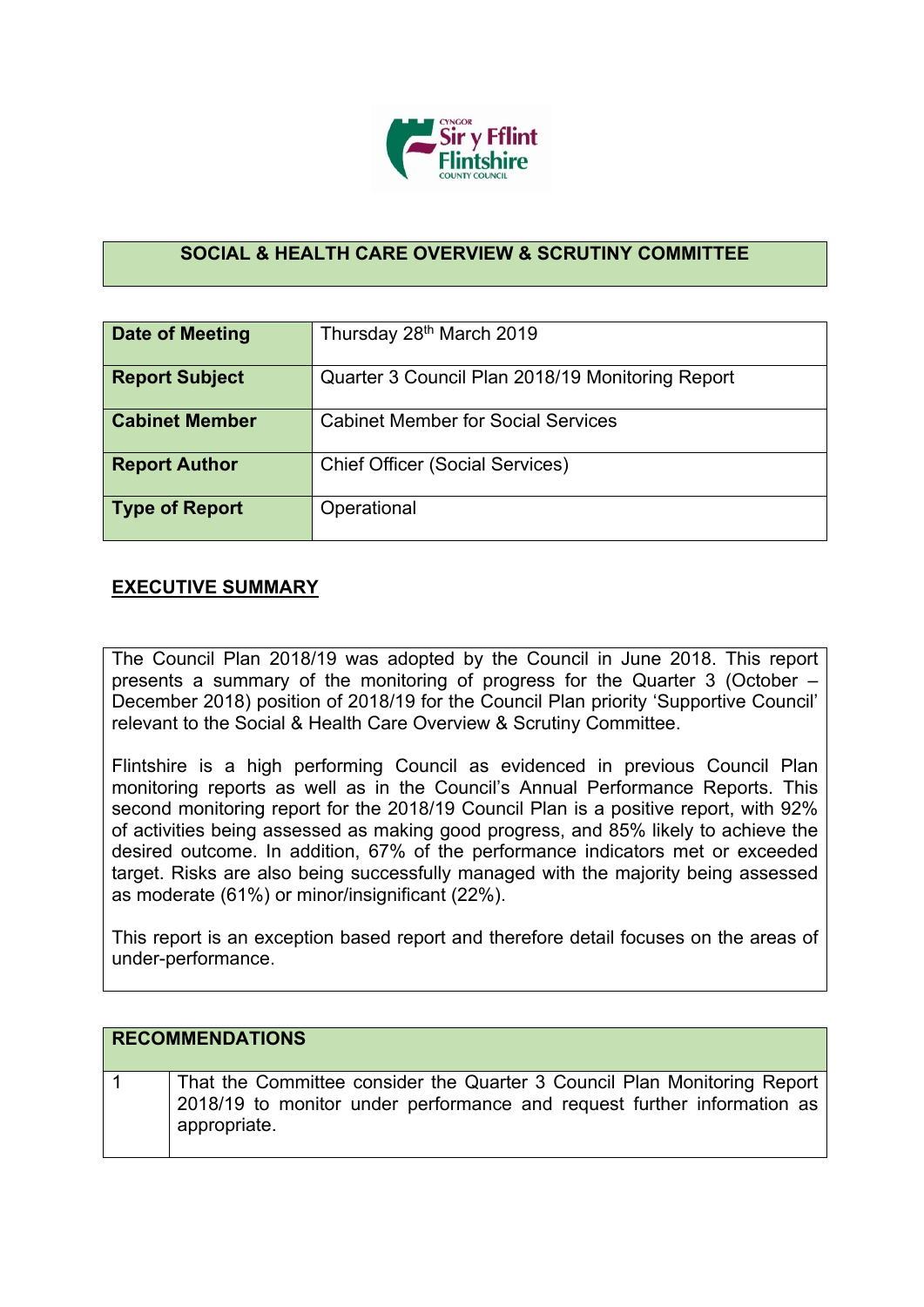## **REPORT DETAILS**

| 1.00 | <b>EXPLAINING THE COUNCIL PLAN 2017/18 MONITORING REPORT</b>                                                                                                                                                                                                                                                                                                                                                                                                                                                                                                                                                                                                                                                                                                                                                                                                                                                                                                            |  |  |  |  |  |
|------|-------------------------------------------------------------------------------------------------------------------------------------------------------------------------------------------------------------------------------------------------------------------------------------------------------------------------------------------------------------------------------------------------------------------------------------------------------------------------------------------------------------------------------------------------------------------------------------------------------------------------------------------------------------------------------------------------------------------------------------------------------------------------------------------------------------------------------------------------------------------------------------------------------------------------------------------------------------------------|--|--|--|--|--|
| 1.01 | The Council Plan monitoring reports give an explanation of the progress being<br>made toward the delivery of the impacts set out in the 2018/19 Council Plan.<br>The narrative is supported by performance indicators and / or milestones<br>which evidence achievement. In addition, there is an assessment of the<br>strategic risks and the level to which they are being controlled.                                                                                                                                                                                                                                                                                                                                                                                                                                                                                                                                                                                |  |  |  |  |  |
| 1.02 | This is an exception based report and detail therefore focuses on the areas of<br>under-performance.                                                                                                                                                                                                                                                                                                                                                                                                                                                                                                                                                                                                                                                                                                                                                                                                                                                                    |  |  |  |  |  |
| 1.03 | <b>Monitoring our Activities</b><br>Each of the sub-priorities have high level activities which are monitored over<br>time. 'Progress' monitors progress against scheduled activity and has been<br>categorised as follows: -<br>RED: Limited Progress – delay in scheduled activity; not on track<br>AMBER: Satisfactory Progress – some delay in scheduled activity, but<br>$\bullet$<br>broadly on track<br>GREEN: Good Progress – activities completed on schedule, on track<br>$\bullet$<br>A RAG status is also given as an assessment of our level of confidence at this<br>point in time in achieving the 'outcome(s)' for each sub-priority. Outcome has<br>been categorised as: -<br>RED: Low – lower level of confidence in the achievement of the<br>outcome(s) in-year<br>AMBER: Medium – uncertain level of confidence in the achievement of<br>$\bullet$<br>the outcome(s) in-year<br>GREEN: High – full confidence in the achievement of the outcome(s) |  |  |  |  |  |
| 1.04 | In summary our overall progress against the high level activities is: -<br><b>ACTIVITIES PROGRESS</b><br>We are making good (green) progress in 48 (92%).<br>• We are making satisfactory (amber) progress in 4 (8%).<br><b>ACTIVITIES OUTCOME</b><br>We have a high (green) level of confidence in the outcome<br>$\bullet$<br>achievement of 44 (85%).<br>We have a medium (amber) level of confidence in the outcome<br>$\bullet$<br>achievement of 8 (15%).<br>No activities have a low (red) level of confidence in their outcome<br>$\bullet$<br>achievement.                                                                                                                                                                                                                                                                                                                                                                                                     |  |  |  |  |  |
| 1.05 | <b>Monitoring our Performance</b>                                                                                                                                                                                                                                                                                                                                                                                                                                                                                                                                                                                                                                                                                                                                                                                                                                                                                                                                       |  |  |  |  |  |
|      | Analysis of performance against the Improvement Plan performance<br>indicators is undertaken using the RAG (Red, Amber Green) status. This is                                                                                                                                                                                                                                                                                                                                                                                                                                                                                                                                                                                                                                                                                                                                                                                                                           |  |  |  |  |  |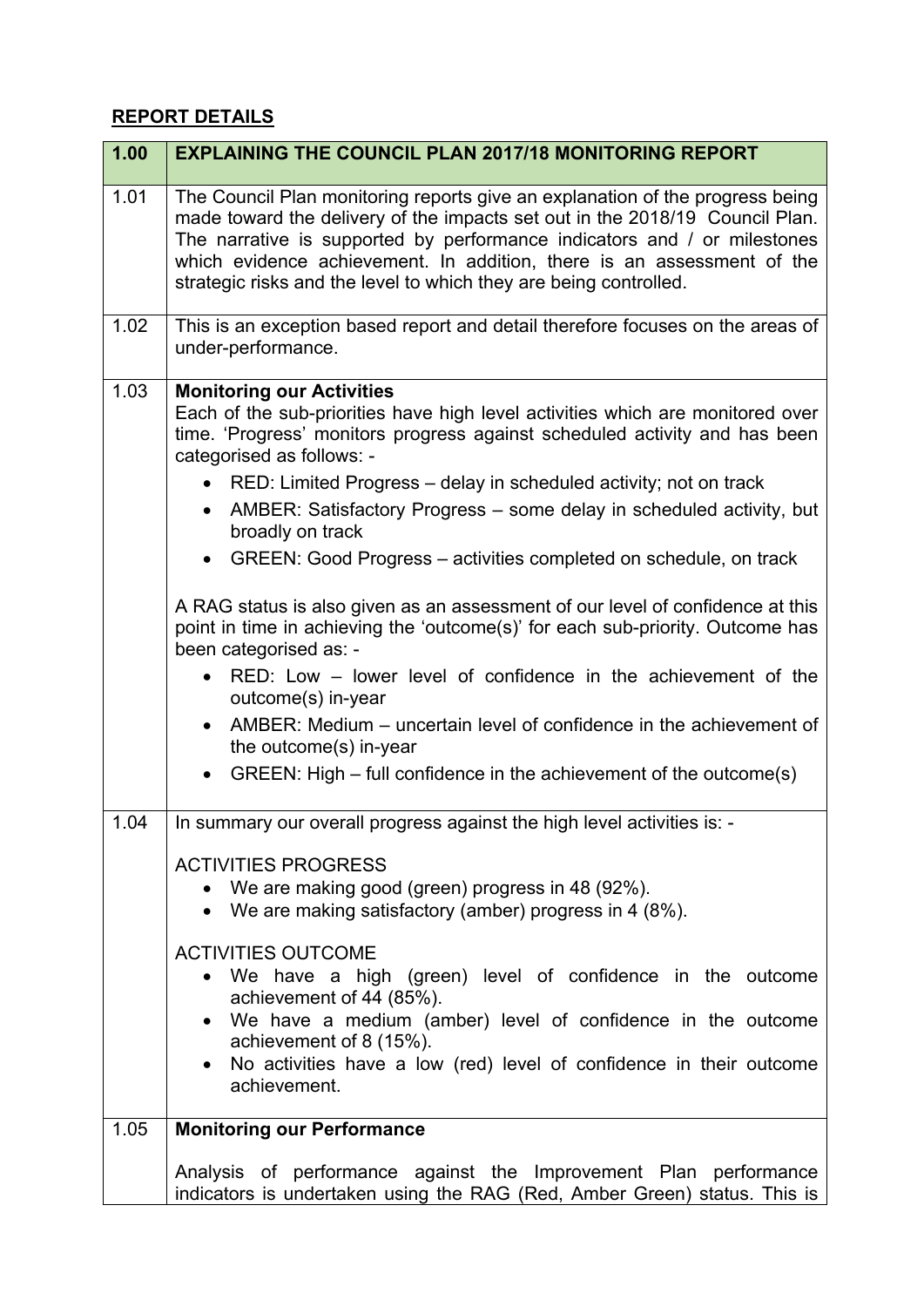|      | defined as follows: -                                                                                                                                                                                                                                                                                                  |  |  |  |  |
|------|------------------------------------------------------------------------------------------------------------------------------------------------------------------------------------------------------------------------------------------------------------------------------------------------------------------------|--|--|--|--|
|      |                                                                                                                                                                                                                                                                                                                        |  |  |  |  |
|      | RED equates to a position of under-performance against target.                                                                                                                                                                                                                                                         |  |  |  |  |
|      | AMBER equates to a mid-position where improvement may have been<br>made but performance has missed the target.                                                                                                                                                                                                         |  |  |  |  |
|      | GREEN equates to a position of positive performance against target.                                                                                                                                                                                                                                                    |  |  |  |  |
| 1.06 | Analysis of current levels of performance against period target shows the<br>following: -                                                                                                                                                                                                                              |  |  |  |  |
|      | 29 (67%) had achieved a green RAG status<br>12 (28%) had achieved an amber RAG status<br>2 (5%) had achieved a red RAG status                                                                                                                                                                                          |  |  |  |  |
| 1.07 | The performance indicator (PI) which show a red RAG status for current<br>performance against target, relevant to the Social & Health Care Overview &<br>Scrutiny Committee is: -                                                                                                                                      |  |  |  |  |
|      | Percentage of looked after children with a timely health assessment<br>The performance at Q3 (65.38%) is below the period target (81%), however<br>there have been significant improvements since April, with the looked after<br>nurse regularly attending team meetings and managing the assessment<br>appointments. |  |  |  |  |
|      | BCUHB have increased the availability of appointments per month to 6 slots<br>and recruited 2 trainee doctors to assist with Health assessments from<br>October 2018.                                                                                                                                                  |  |  |  |  |
|      | The performance trend for the year to date shows a 27% improvement on last<br>year's performance, with 69.1% of children looked after having a timely health<br>assessment, as compared to 54.6% last year. Despite these improvements<br>we are still unlikely to meet this year's target.                            |  |  |  |  |
| 1.08 | <b>Monitoring our Risks</b><br>Analysis of the current risk levels for the strategic risks identified in the<br>Council Plan is as follows: -                                                                                                                                                                          |  |  |  |  |
|      | 5 (11%) are insignificant (green)<br>5 (11%) are minor (yellow)<br>27 (61%) are moderate (amber)<br>7 (16%) are major (red)<br>0 (0%) are severe (black)<br>$\bullet$                                                                                                                                                  |  |  |  |  |
| 1.09 | The major (red) risk identified for the Social & Health Care Overview &<br>Scrutiny Committee is: -                                                                                                                                                                                                                    |  |  |  |  |
|      | Risk: Demand outstrips supply for residential and nursing home care<br>bed availability.<br>The expansion of Marleyfield to support the medium term development of the<br>care home sector continues under the direction of Programme Board. The re-                                                                   |  |  |  |  |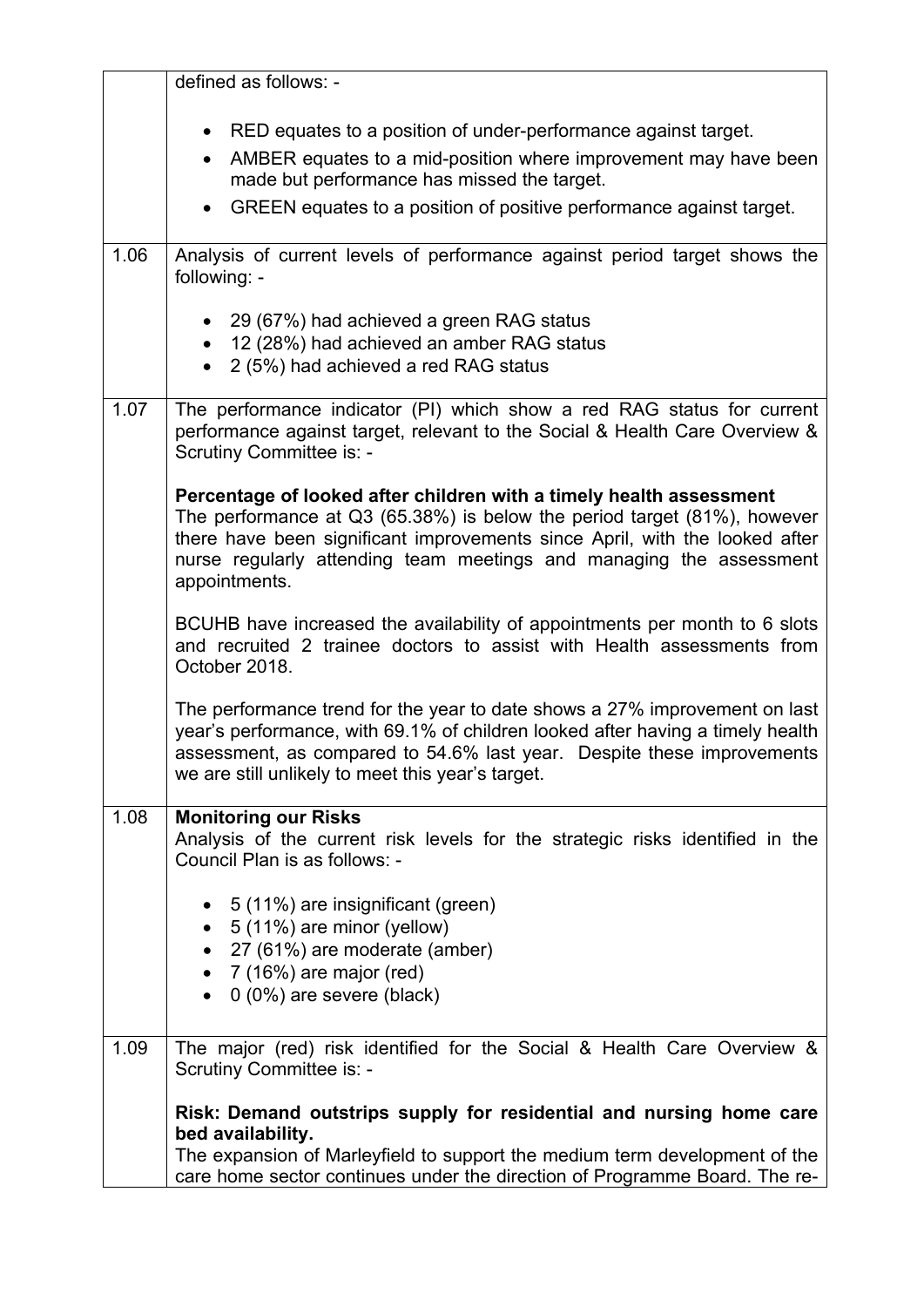phasing of Integrated Care Fund (ICF) capital to fit in with our capital programme has been agreed by WG. Recommendations from Social & Health Care Overview and Scrutiny Committee were that the Committee support the ICF programme and the initiatives of utilising short term funding streams to deliver against strategic and operational priorities for the council and key partners. Work streams from the Strategic Opportunity Review are continuing. A strategic review of demand and supply in light of the new capital developments is being undertaken.

| 2.00 | <b>RESOURCE IMPLICATIONS</b>                                 |
|------|--------------------------------------------------------------|
| 2.01 | There are no specific resource implications for this report. |

| $3.00$ | <b>CONSULTATIONS REQUIRED / CARRIED OUT</b>                                                                                                  |
|--------|----------------------------------------------------------------------------------------------------------------------------------------------|
| 3.01   | The Council Plan Priorities are monitored by the appropriate Overview and<br>Scrutiny Committees according to the priority area of interest. |
| 3.02   | Chief Officers have contributed towards reporting of relevant information.                                                                   |

| 4.00 | <b>RISK MANAGEMENT</b>                                                                                                                                                                                           |
|------|------------------------------------------------------------------------------------------------------------------------------------------------------------------------------------------------------------------|
| 4.01 | Progress against the risks identified in the Council Plan is included in the<br>report at Appendix 1. Summary information for the risks assessed as major<br>(red) is covered in paragraphs 1.07 and 1.09 above. |

| 5.00 | <b>APPENDICES</b>                                                                      |
|------|----------------------------------------------------------------------------------------|
| 5.01 | Appendix 1 – Quarter 3 Council Plan 2018/19 Monitoring Report – Supportive<br>Council. |

| 6.00 |                                                                                                                | LIST OF ACCESSIBLE BACKGROUND DOCUMENTS                                               |  |  |  |  |
|------|----------------------------------------------------------------------------------------------------------------|---------------------------------------------------------------------------------------|--|--|--|--|
| 6.01 | Council Plan 2017/18: http://www.flintshire.gov.uk/en/Resident/Council-<br>and-Democracy/Improvement-Plan.aspx |                                                                                       |  |  |  |  |
|      | <b>Contact Officer:</b><br>Telephone:<br>E-mail:                                                               | <b>Margaret Parry-Jones</b><br>01352 702324<br>Margaret.parry-jones@flintshire.gov.uk |  |  |  |  |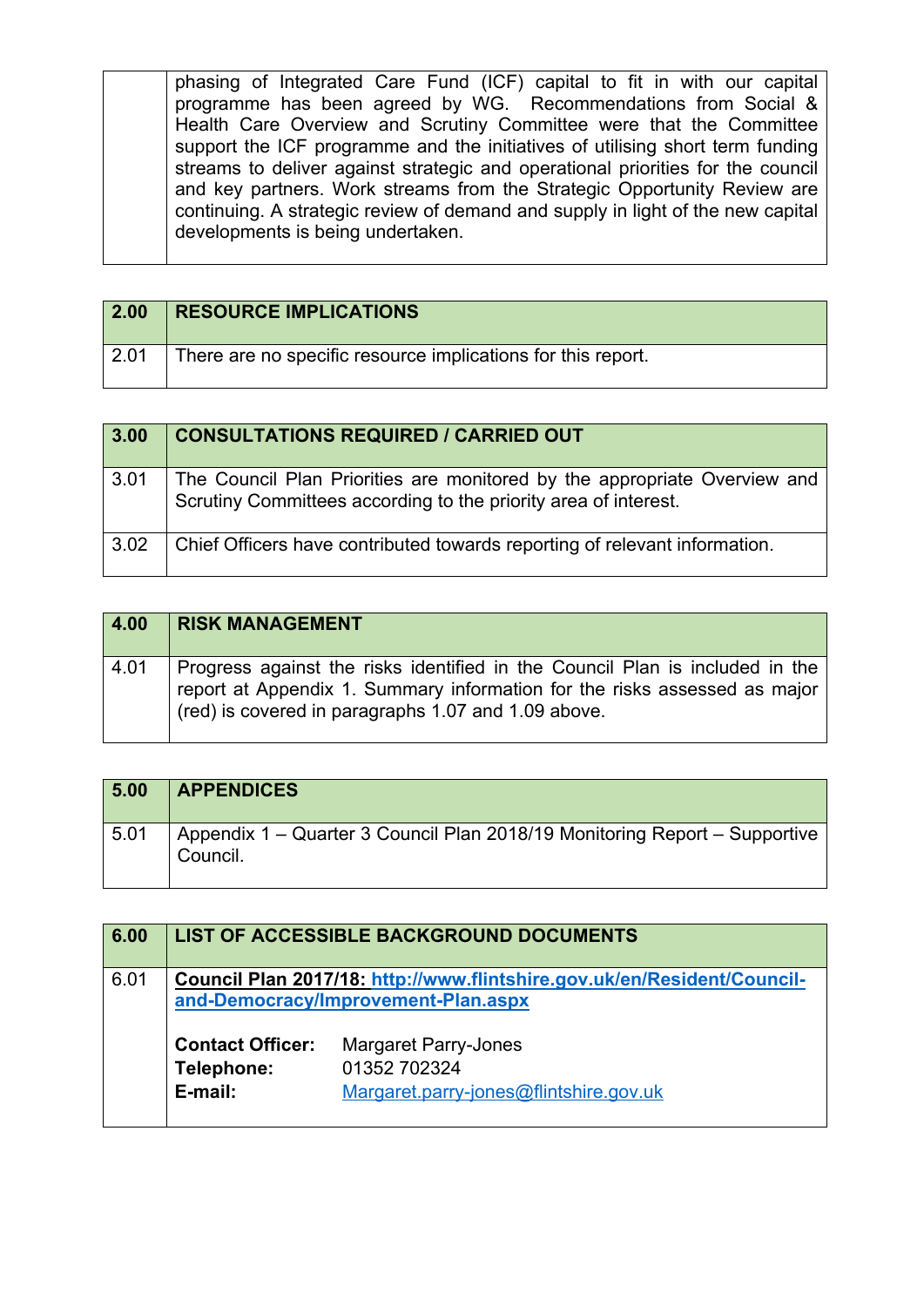| 7.00 | <b>GLOSSARY OF TERMS</b>                                                                                                                                                                                                                                                                                                                                                                                                                                                                                                                                                                                                                                                                                                                                                                                                                                                                                                                                                                                                                               |                                                      |                  |                   |              |                                           |                    |                                   |
|------|--------------------------------------------------------------------------------------------------------------------------------------------------------------------------------------------------------------------------------------------------------------------------------------------------------------------------------------------------------------------------------------------------------------------------------------------------------------------------------------------------------------------------------------------------------------------------------------------------------------------------------------------------------------------------------------------------------------------------------------------------------------------------------------------------------------------------------------------------------------------------------------------------------------------------------------------------------------------------------------------------------------------------------------------------------|------------------------------------------------------|------------------|-------------------|--------------|-------------------------------------------|--------------------|-----------------------------------|
| 7.01 | <b>Council Plan:</b> the document which sets out the annual priorities of the<br>Council. It is a requirement of the Local Government (Wales) Measure 2009<br>to set Improvement Objectives and publish a Council Plan.                                                                                                                                                                                                                                                                                                                                                                                                                                                                                                                                                                                                                                                                                                                                                                                                                                |                                                      |                  |                   |              |                                           |                    |                                   |
| 7.02 | Risks: These are assessed using the improved approach to<br>risk<br>management endorsed by Audit Committee in June 2015. The new approach,<br>includes the use of a new and more sophisticated risk assessment matrix<br>which provides greater opportunities to show changes over time.                                                                                                                                                                                                                                                                                                                                                                                                                                                                                                                                                                                                                                                                                                                                                               |                                                      |                  |                   |              |                                           |                    |                                   |
| 7.03 |                                                                                                                                                                                                                                                                                                                                                                                                                                                                                                                                                                                                                                                                                                                                                                                                                                                                                                                                                                                                                                                        | Risk Likelihood and Impact Matrix                    |                  |                   |              |                                           |                    |                                   |
|      |                                                                                                                                                                                                                                                                                                                                                                                                                                                                                                                                                                                                                                                                                                                                                                                                                                                                                                                                                                                                                                                        | Catastrophic                                         | Y                | A                 | R            | R                                         | в                  | в                                 |
|      | mpact Severity                                                                                                                                                                                                                                                                                                                                                                                                                                                                                                                                                                                                                                                                                                                                                                                                                                                                                                                                                                                                                                         | Critical                                             | Y                | A                 | A            | R                                         | R                  | R                                 |
|      |                                                                                                                                                                                                                                                                                                                                                                                                                                                                                                                                                                                                                                                                                                                                                                                                                                                                                                                                                                                                                                                        | Marginal                                             | G                | Y                 | A            | A                                         | A                  | R                                 |
|      |                                                                                                                                                                                                                                                                                                                                                                                                                                                                                                                                                                                                                                                                                                                                                                                                                                                                                                                                                                                                                                                        | Negligible                                           | G                | G                 | Y            | Y                                         | A                  | A                                 |
|      |                                                                                                                                                                                                                                                                                                                                                                                                                                                                                                                                                                                                                                                                                                                                                                                                                                                                                                                                                                                                                                                        |                                                      | Unlikely<br>(5%) | Very Low<br>(15%) | Low<br>(30%) | Significant<br>(50%)                      | Very High<br>(65%) | <b>Extremely</b><br>High<br>(80%) |
|      |                                                                                                                                                                                                                                                                                                                                                                                                                                                                                                                                                                                                                                                                                                                                                                                                                                                                                                                                                                                                                                                        |                                                      |                  |                   |              | Likelihood & Percentage of risk happening |                    |                                   |
|      | The new approach to risk assessment was created in response to<br>recommendations in the Corporate Assessment report from the Wales Audit<br>Office and Internal Audit.                                                                                                                                                                                                                                                                                                                                                                                                                                                                                                                                                                                                                                                                                                                                                                                                                                                                                |                                                      |                  |                   |              |                                           |                    |                                   |
| 7.04 |                                                                                                                                                                                                                                                                                                                                                                                                                                                                                                                                                                                                                                                                                                                                                                                                                                                                                                                                                                                                                                                        | <b>CAMMS - An explanation of the report headings</b> |                  |                   |              |                                           |                    |                                   |
|      | <b>Actions</b><br>Action - Each sub-priority have high level activities attached to them to help<br>achieve the outcomes of the sub-priority.<br>Lead Officer – The person responsible for updating the data on the action.<br>Status - This will either be 'In progress' if the action has a start and finish<br>date or 'Ongoing' if it is an action that is longer term than the reporting year.<br>Start date – When the action started (usually the start of the financial year).<br>End date - When the action is expected to be completed.<br>% complete - The % that the action is complete at the time of the report. This<br>only applies to actions that are 'in progress'. An action that is 'ongoing' will<br>not produce a % complete due to the longer-term nature of the action.<br>Progress RAG - Shows if the action at this point in time is making limited<br>progress (Red), satisfactory progress (Amber) or good progress (Green).<br>Outcome RAG - Shows the level of confidence in achieving the outcomes for<br>each action. |                                                      |                  |                   |              |                                           |                    |                                   |